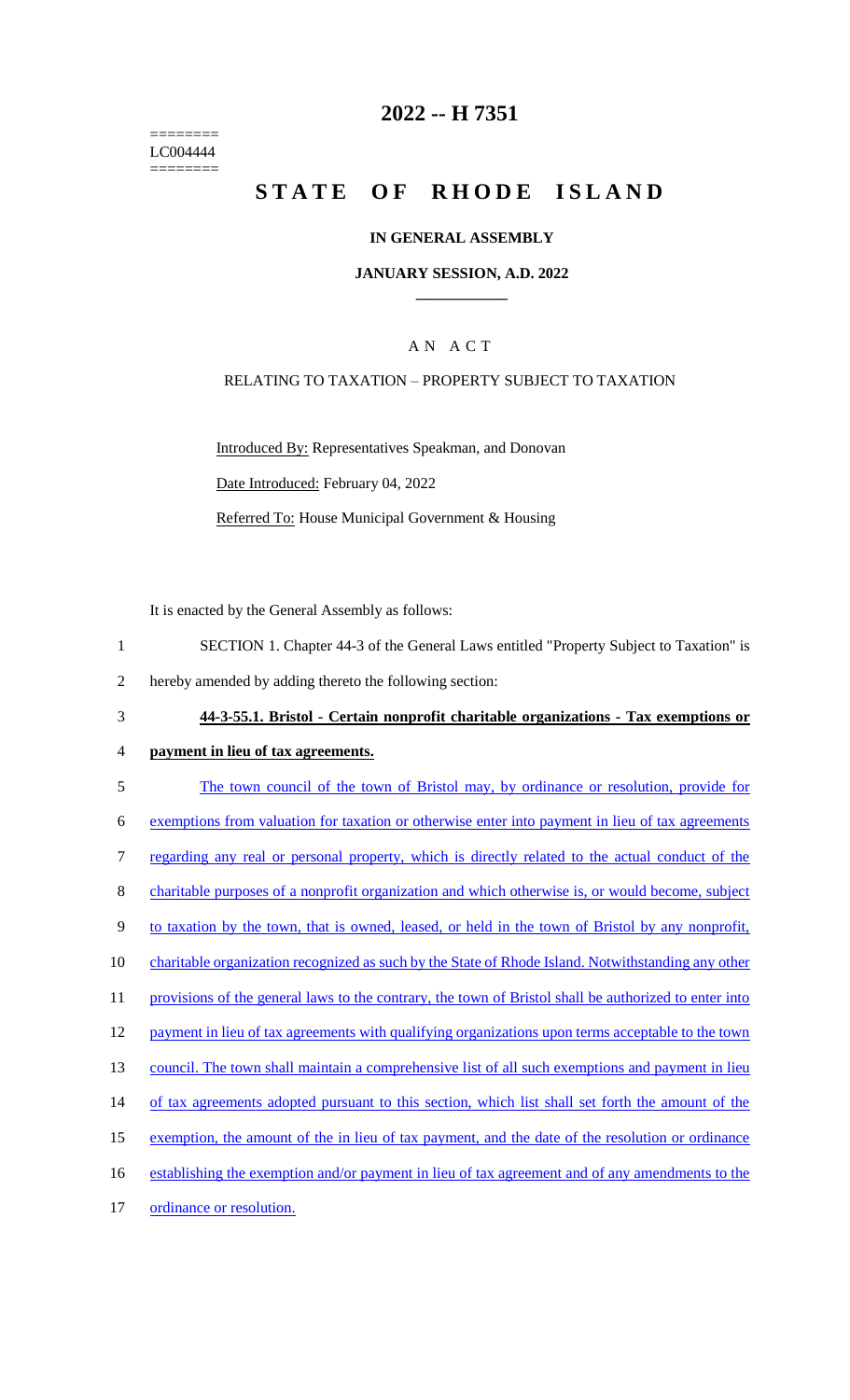1 SECTION 2. This act shall take effect upon passage.

#### $=$ LC004444  $=$

LC004444 - Page 2 of 3